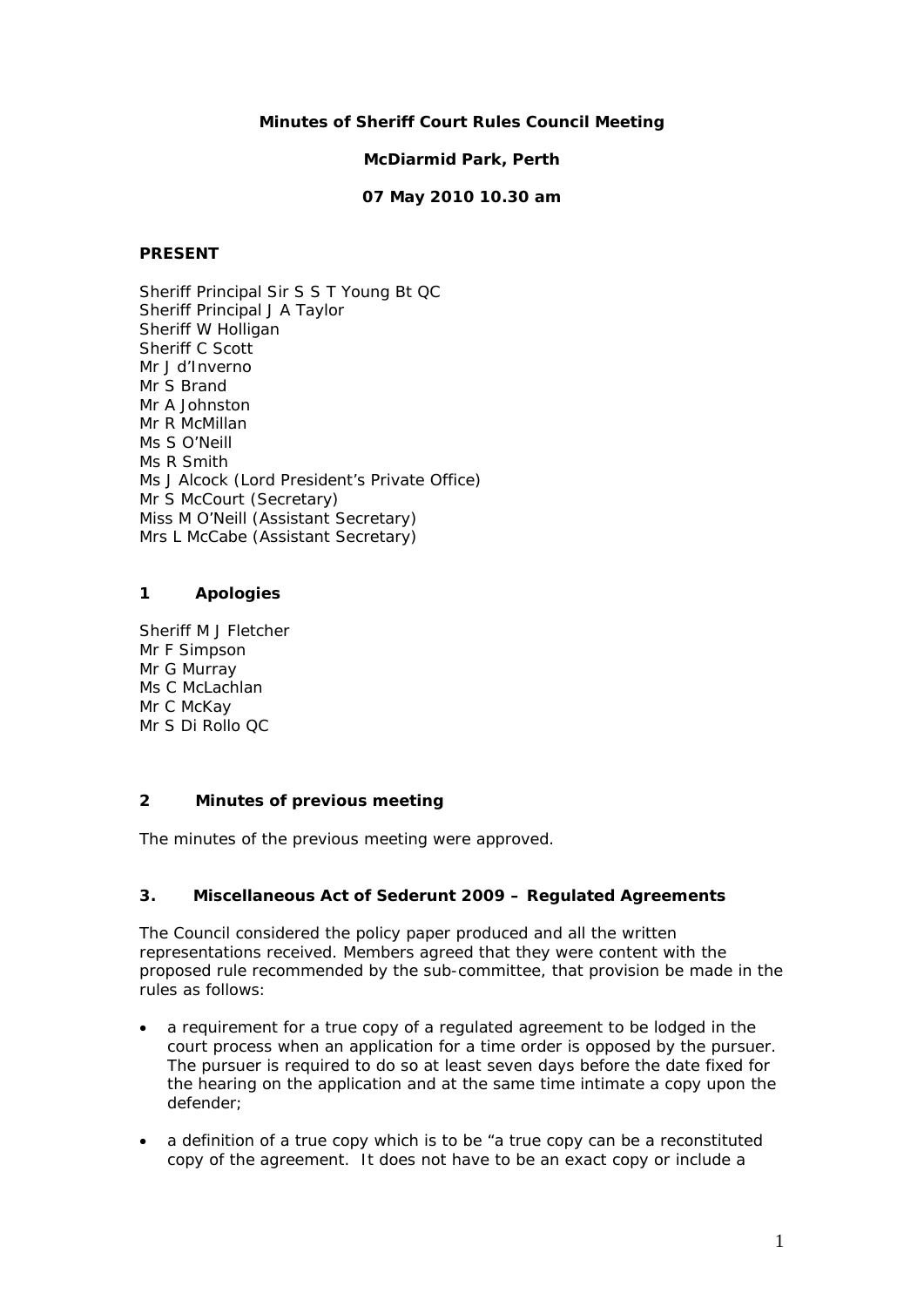copy of the signature. Any reconstituted copy must contain all terms and conditions which governed the contract at the date the action is raised" and

• the sheriff to have a discretion to dismiss the claim when a pursuer who has opposed an application for a time order fails to comply with the requirements of paragraph (1) above;

The secretariat undertook to instruct the drafter in those terms. Subject to those amendments, it was agreed that the draft provisions should be cleared by the Chairman and that the provisions should be included in the next Miscellaneous instrument. It was acknowledged that primary legislation would be required to provide for copies to be lodged with the Initial Writs. Ms S O'Neil advised that this matter has been taken forward by Consumer Focus Scotland.

### **Action: Chairman to clear provisions for inclusion in the next Miscellaneous instrument**

## **4 Northern Rock plc Transfer**

The Council considered the written representation received from Tods Murray. The Council agreed a generic provision should be made by Act of Sederunt to give Sheriffs Principal the power to issue directions which have the effect of amending the name of *any* particular party. This would be subject to the following conditions:

- (a) that it would be the responsibility of the Company in question to submit to the Sheriff Principal of the relevant sheriffdom a list of the names and court reference numbers of the cases to which the name change should apply and that no liability should be placed on the sheriff clerk for doing so;
- (b) that the Company in question intimates the name change to all other parties involved in the proceedings by first class post and lodges a certificate of execution that it has done so in the process;
- (c) that any party to an action can apply to the court for the Order to be reconsidered in those particular proceedings and
- (d) that the cost of the procedure should be borne by the Company and not by any other party in the proceedings

The secretariat undertook to instruct the drafter in those terms. Subject to those amendments, it was agreed that the draft provisions should be cleared by the Chairman in consultation with Sheriff Principal Taylor for inclusion in the next Miscellaneous instrument.

## **Action: Chairman to clear provisions for inclusion in the next Miscellaneous instrument**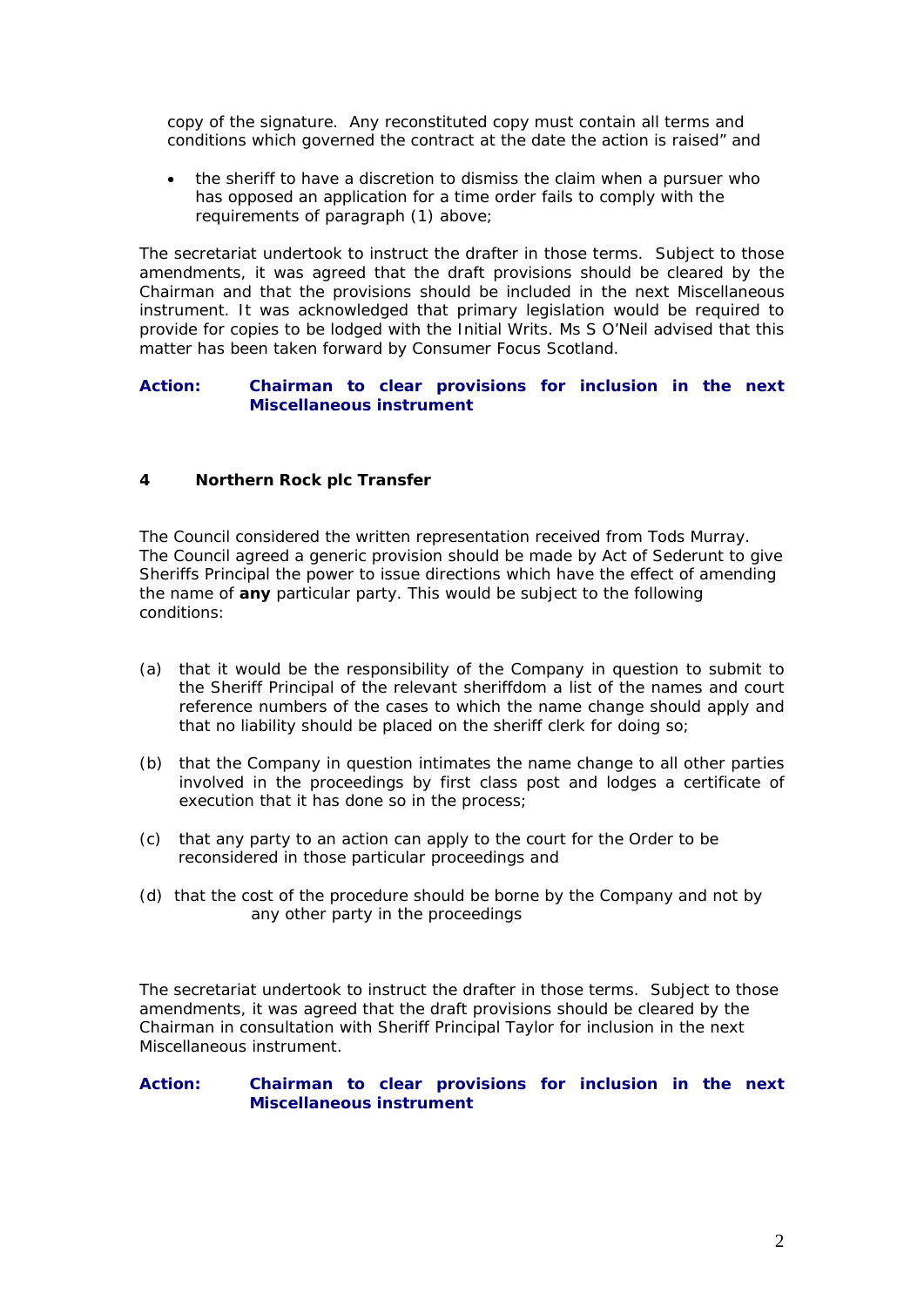## **5 Service of Sequestration petitions**

The Council considered the policy paper produced and the written representation received from the Linda Clark, Policy Development Team Leader, AIB.

Following discussion, the Council agreed that provision should be made in rules of court in order to confirm the procedure for service of sequestrations in the sheriff court. Members agreed that such provision be made in the rules along the following lines:

- 1) subject to 2) service of a sequestration petition shall be by personal service
- 2) a creditor may apply either at the time of first warrant or thereafter for authority to effect service by such other means as the Court may direct

The secretariat undertook to instruct the drafter in those terms. Subject to those amendments, it was agreed that the draft provisions should be cleared by the Chairman in consultation with Sheriff Holligan and that the provisions should be included in the next Miscellaneous instrument.

### **Action: Chairman to clear provisions for inclusion in the next Miscellaneous instrument**

#### **6 Miscellaneous Act of Sederunt 2010**

The Council considered the draft Act of Sederunt, together with the drafter's note.

The Council proposed minor amendments to the draft and the secretariat undertook to instruct the drafter in those terms. Subject to those amendments, it was agreed that the draft instrument should be cleared by the Chairman.

The Council considered correspondence received from Fraser Simpson in relation to difficulties in practice with specification of documents under the Ordinary Cause Personal Injury procedure. It was agreed to continue this matter to the next meeting to allow Fraser Simpson to speak to the letter.

#### **Action: Chairman to clear the draft instrument.**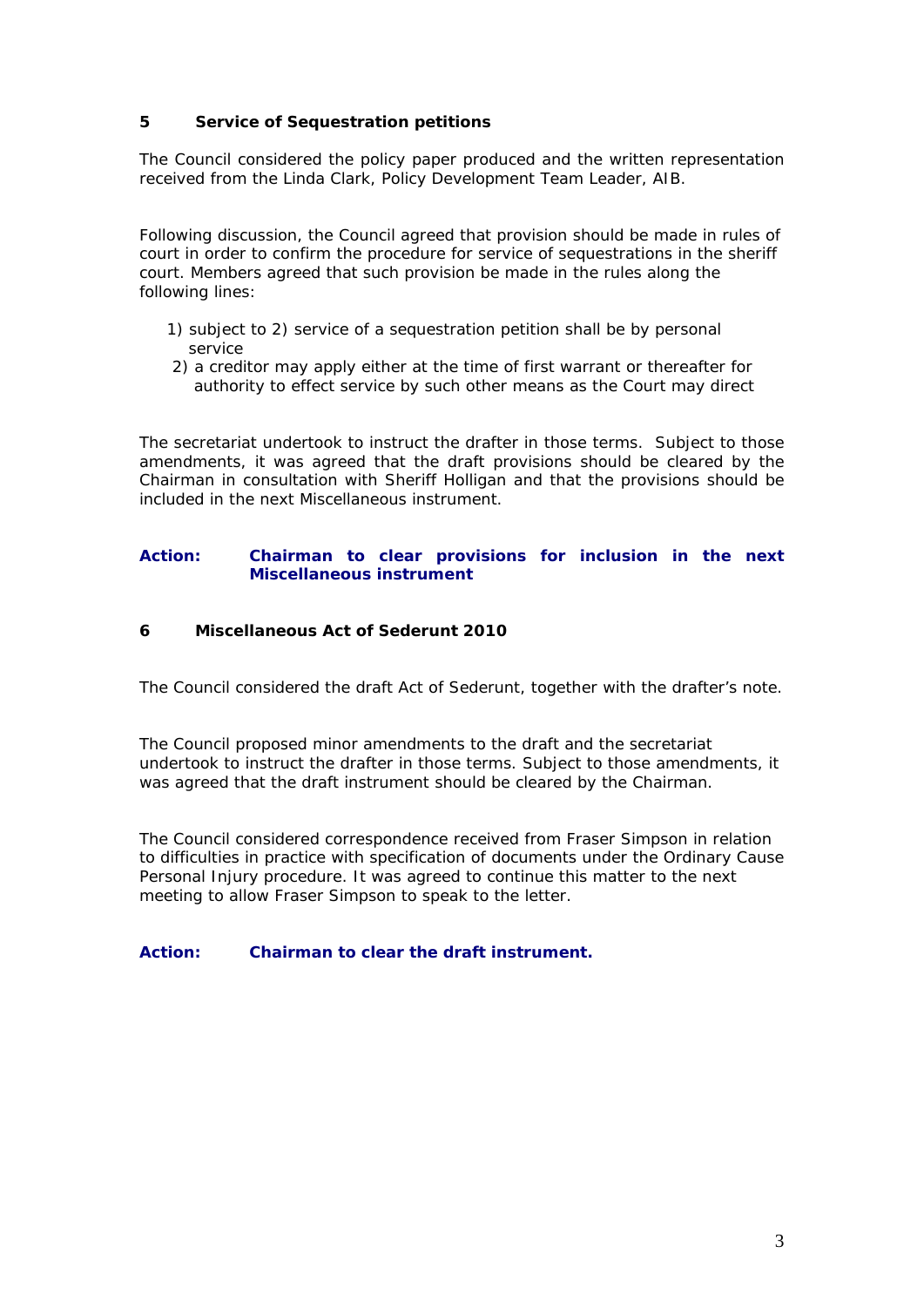# **7. Home Owner & Debtor Protection (S) Act 2010**

The Council considered the draft Act of Sederunt along with related correspondence and instructed minor amendments to the draft.

Members discussed appeal provisions in relation to residential/ non residential properties.

It was agreed that Mr S Brand would write to Professor McDonald to investigate the issues in further detail.

Having considered the forms in detail, it was agreed that the working group should consider amendment of the draft forms to make the forms more user friendly and to provide for the creditor to be much more specific as to how they have complied with the requirements.

The Council referred the matter back to the working group for further consideration and to report back at the next Council meeting in August.

#### **Action: A further meeting of the working group to be arranged.**

 **Mr Brand to contact Professor McDonald.**

# **8 Rule 24.1 SCR 2002**

The Council considered the policy paper along with the drafter's note and the paper produced by Ms Smith. The Council was content with the approach suggested by the drafter and agreed that the changes in those terms should be instructed. In particular it was agreed that rule 24.1(1), along with Forms 30 and 30a, of the Summary Cause Rules 2002, and rule 22.1(1), along with Forms 20 and 20a, of the Small Claim Rules 2002, should be amended to delete the requirement to state the reason for failure to appear or be represented.

It was agreed that the draft amendment should be cleared by the Chairman and included in the next Miscellaneous Instrument, unless policyholders indicate that the provisions should be contained within an earlier instrument.

#### <span id="page-3-0"></span>**Action: Chairman to clear provisions for inclusion in the next Miscellaneous instrument**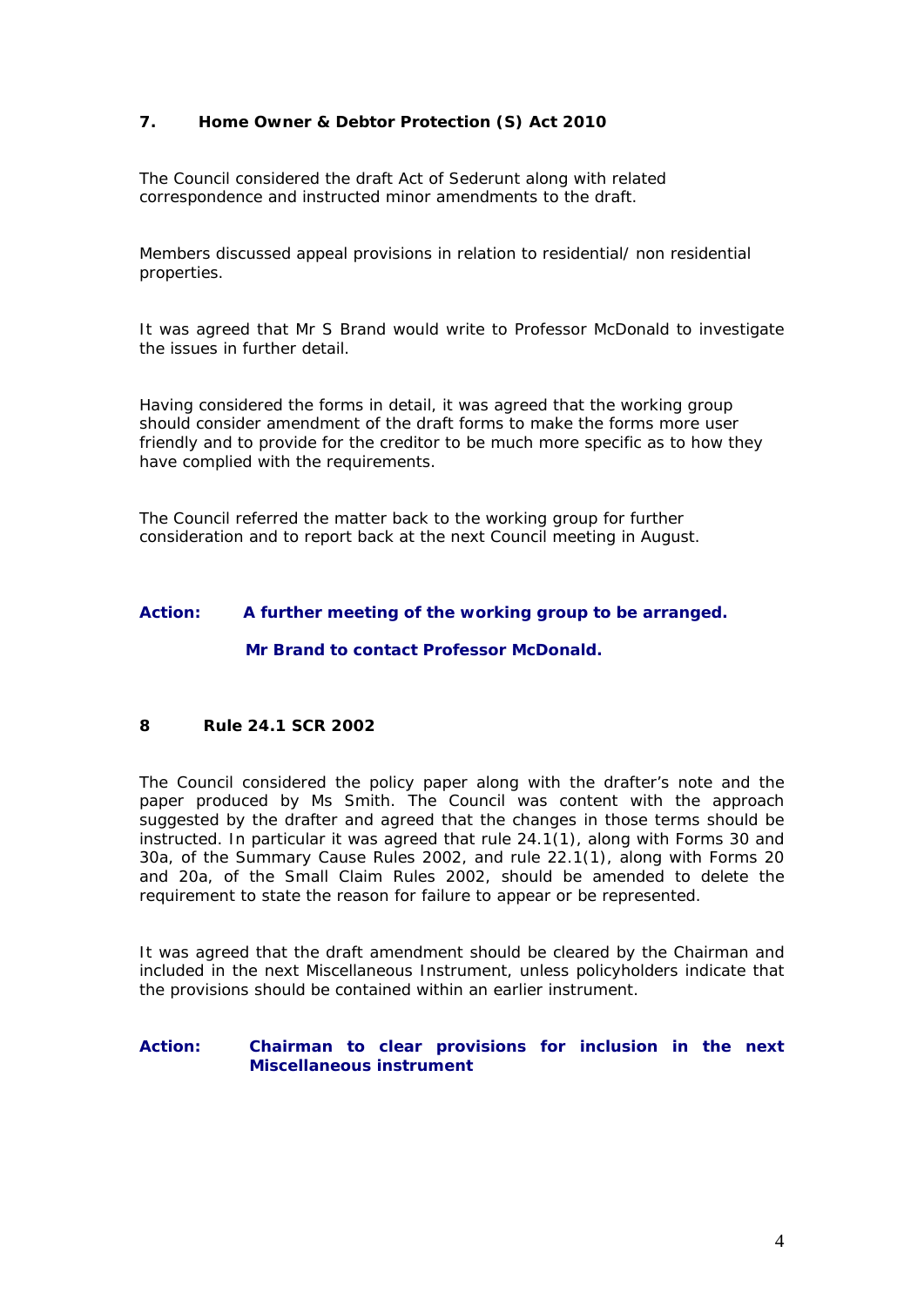## **9 Scottish Civil Courts Review**

Sheriff Scott spoke to the paper produced by the secretariat outlining the Working Group's recommendations for changes at this stage as a result of the Civil Courts Review.

The Council agreed the following recommendations could be advanced at this stage:

Pre-action Protocols (Chapter 8, recommendation 105)

Offers in settlement (Chapter 8; recommendations 107-111)

Summary Disposal (Chapter 9; recommendation 123)

*Extempore* Judgments (Chapter 10; recommendation 135)

McKenzie Friends (Chapter 11; recommendation 149):the Council requested the Working Group to look at those rules. The Council agreed on a different approach to that of the Court of Session, being less formal and no certification being required.

Judicial Expenses (Chapter 14; Recommendation 186)

The Council referred the matter back to Sheriff Scott's working group to proceed accordingly and for draft provisions to be considered at the next appropriate Council meeting.

### **Action: [Further meeting of Working Group to be arranged](#page-3-0)**

# **10 The Food (Jelly Mini-Cups) (Emergency Control) (Scotland) Regulations 2009**

The Council considered the policy paper produced and agreed that no rules of court are required.

The Council considered more generally to what extent new legislation should be brought to their attention. It was agreed that it would be a matter of discretion of the Chairman to decide what is put before the Council.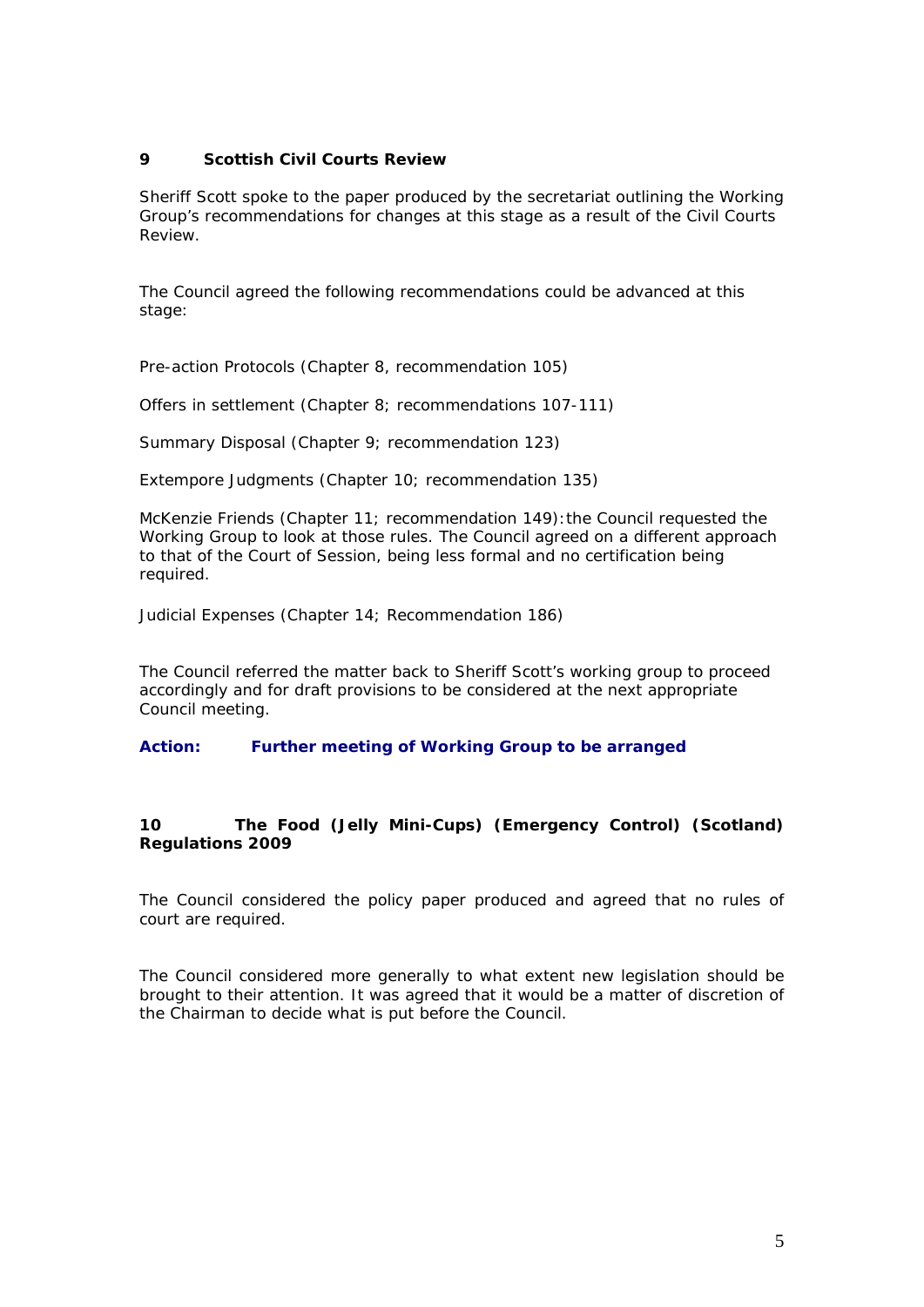# **11 Commercial Attorneys**

The Council considered the paper produced by the secretariat along with correspondence from Mr Alexander, the Chairman of the Association of Commercial Attorneys.

Following discussion, the members agreed that no change is required to the sheriff court forms as references to a solicitor include a reference to a member of a body which has made a successful application and has rights of audience under section 25 of the Law Reform (Miscellaneous Provisions) Scotland) Act 1990.

After consideration, it was agreed that it was inappropriate for the issue of a Practice Note on the matter, given that the issue was not a matter of practice, but is governed by the rules of court.

## **12 European Commission Reasoned Opinion – Infringement No 2006/4033**

This matter was considered by the secretariat and a view was formed that it had no impact on Sheriff Court rules. Following discussion though it was thought it possibly could apply to actions for interdict raised in the sheriff court. On that basis the Council asked the secretariat for sight of any draft rules planned for the Court of Session so that these can be circulated to members for their views on whether rules ought to be put in place for the sheriff court.

## **Action: Secretariat to contact Mr D Smith for sight of any draft rules planned by the Court of Session**

# **13 Arbitration Act 2010**

The Council considered the policy paper along with the relevant provisions of the Arbitration (Scotland) Act 2010. The Council was of the view that the normal summary application rules should apply and that no specific rules of court would be required.

# **14 Business Update**

The Council noted the progress on the items contained within the business update. Updates were provided on the following matters:

# **1. The Lord President's Advisory Group on Diligence**

Sheriff Holligan provided a verbal update on the 9 February sub-group meeting and advised that rules were currently under consideration for Removing provisions, which left only Land and Residual Attachment provisions remaining.

# **2. Sheriff Court Bankruptcy Rules**